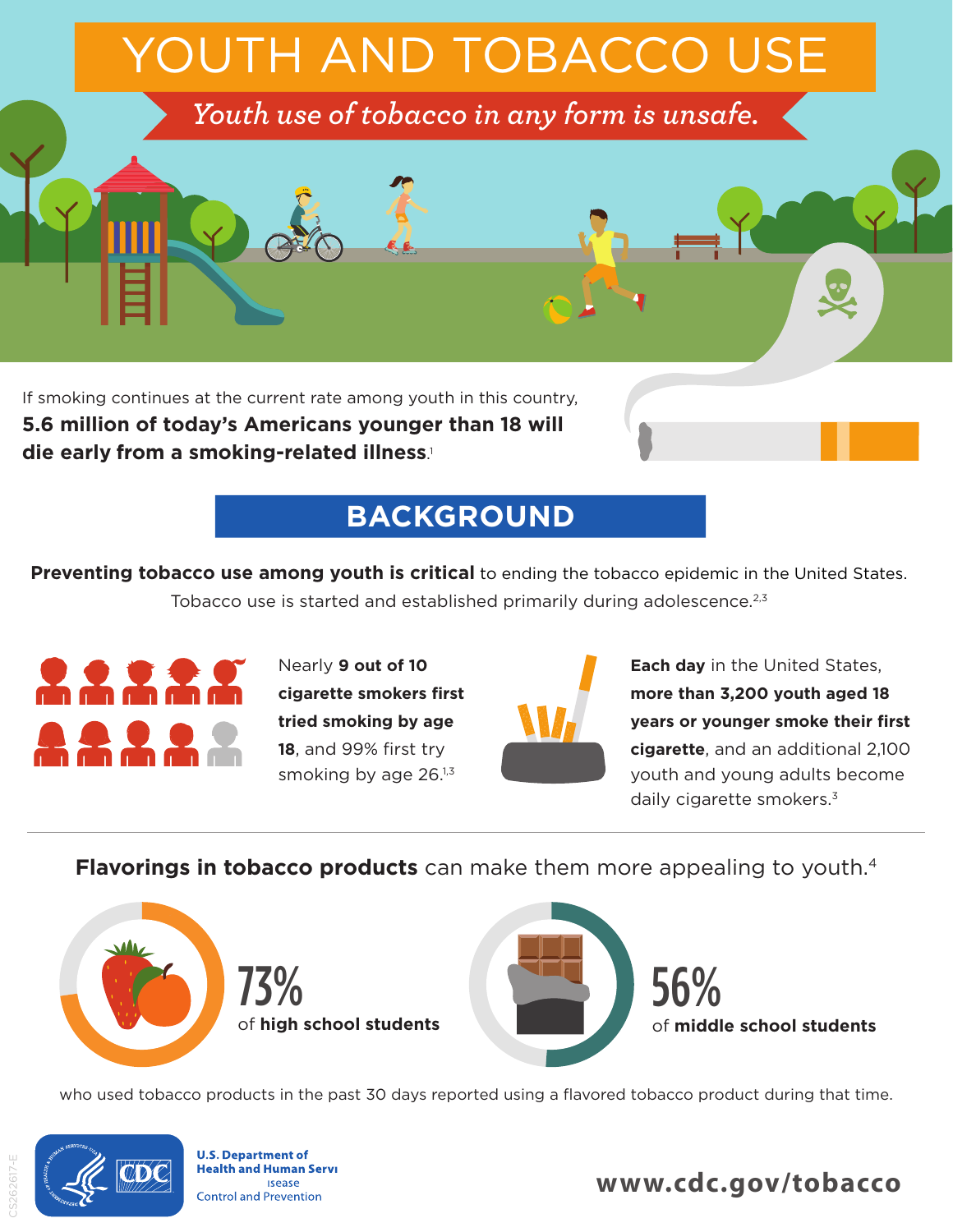#### Cigarette smoking has declined among U.S. youth in recent years, but the **use of some other tobacco products has increased.**<sup>5</sup>

in the past 30 days

#### **Cigarettes**

**From 2011 to 2015**, current cigarette **smoking declined among middle and high**  school students.<sup>5,6</sup>

#### **Electronic** cigarettes

Current **use of electronic cigarettes increased among middle and high**  school students from 2011 to 2015.<sup>5,6</sup>

From 2011 to 2015, current **use of hookahs increased among middle and high school students**. 5,6

#### About **2 of every 100 middle school students** (2.3%) reported in 2015 that they smoked cigarettes

**decrease from 4.3% in 2011** 

About **5 of every 100 middle school students** (5.3%) reported in 2015 that they used electronic cigarettes in the past 30 days

**increase from 0.6% in 2011** 

**2 of every 100 middle school students** (2.0%) reported in 2015 that they had used hookah in the past 30 days

**increase from 1.0% in 2011** 

**Smokeless Tobacco** 



Nearly **2 of every 100 middle school students** (1.8%) reported current use of smokeless tobacco.

About **9 of every 100 high school students** (9.3%) reported in 2015 that they smoked cigarettes in the past 30 days

**decrease from 15.8% in 2011** 

**16 of every 100 high school students** (16.0%) reported in 2015 that they used electronic cigarettes in the past 30 days

**increase from 1.5% in 2011** 

About **7 of every 100 high school students** (7.2%) reported in 2015 that they had used hookah in the past 30 days

**increase from 4.1% in 2011.** 

**6 of every 100 high school students** (6.0%) reported current use of smokeless tobacco.

### **All Tobacco Product Use**



**Hookahs** 

**In 2015**, about **7 of every 100 middle school students** used some type of tobacco product.<sup>5</sup> 25.3%

17.7% **In 2013**, nearly **18 of every 100 middle school students** said they had ever tried a tobacco product.<sup>7</sup>

46%

31.4%

**25 of every 100 high school students** used some

**Nearly half of high school students** said they had ever tried a tobacco product.<sup>7</sup>

type of tobacco product.<sup>5</sup>

#### **Use of multiple tobacco products is prevalent among youth.3**



**In 2015**, about **3 of every 100 middle school students** and **13 of every 100 high school students** reported use of two or more tobacco products in the past 30 days.5

**In 2013**, more than **31 of every 100 high school students** said they had ever tried two or more tobacco products.<sup>7</sup>

**Youth who use multiple tobacco products are at higher risk for developing nicotine dependence and might be more likely to continue using tobacco into adulthood.7** 

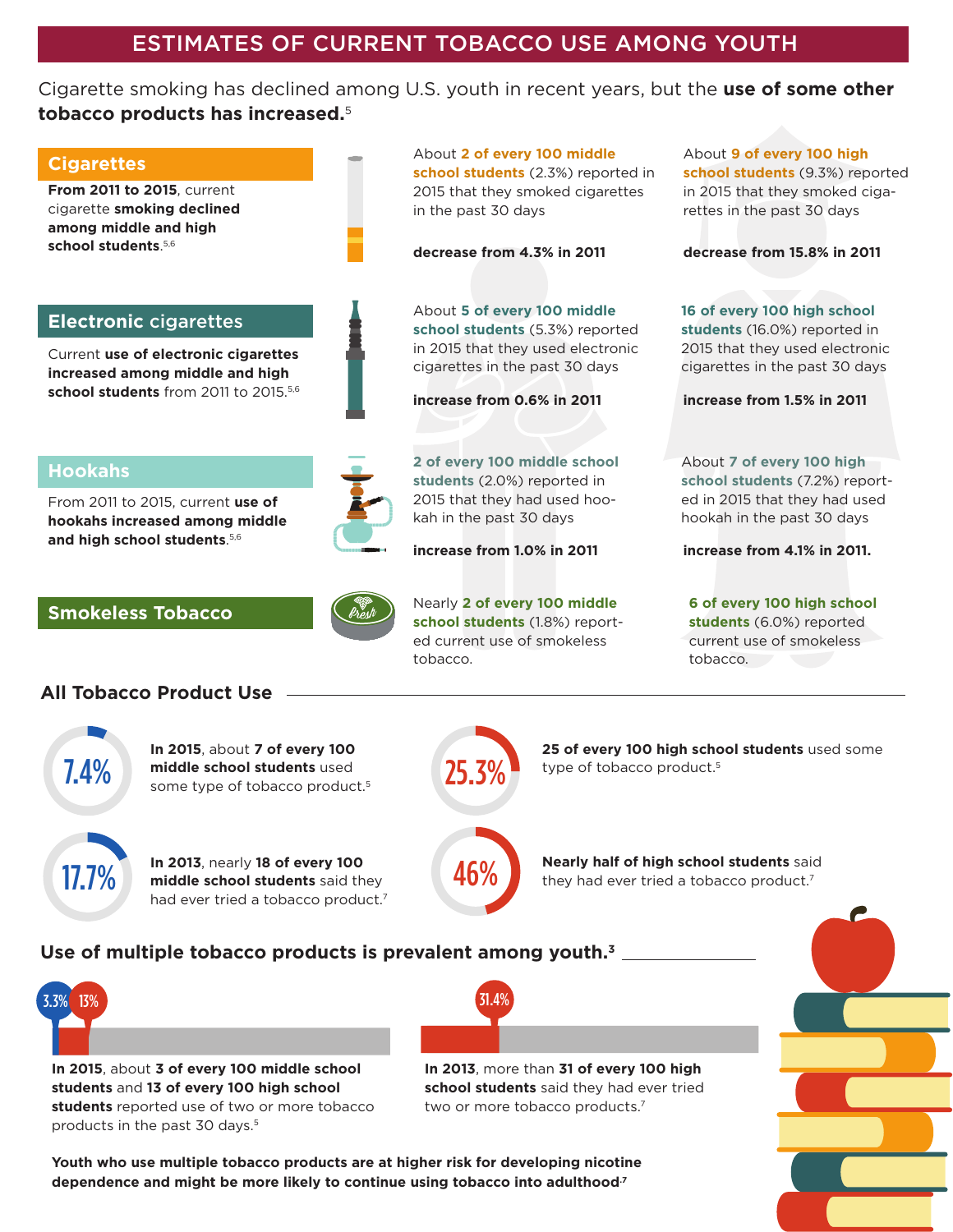## FACTORS ASSOCIATED WITH YOUTH TOBACCO USE

## Social and physical environments<sup>2,8</sup>



The way mass media The Wouth are more likely show tobacco use as to use tobacco if they promote smoking acceptable or normal among young people. The samong their peers.



a normal activity can see that tobacco use is

## **Biological and genetic factors2**



High school athletes are more likely to use smokeless tobacco than their peers who are non-athletes.9



Parental smoking may promote smoking among young people.



There is evidence that youth may example of the Genetic factors may make  $\overline{A}$  A mother's smoking during be sensitive to nicotine and that **product and that** quitting smoking more **product** pregnancy may increase the teens can feel dependent on example and the difficult for young people. The likelihood that her offspring nicotine sooner than adults. will become regular smokers.





## MENTAL HEALTH: THERE IS A STRONG RELATIONSHIP BETWEEN YOUTH SMOKING AND DEPRESSION, ANXIETY, AND STRESS.2

**Personal perceptions:** Expectations of positive outcomes from smoking, such as coping with stress and controlling weight, are related to youth tobacco use.<sup>2</sup>

## **Other influences that affect youth tobacco use include:2,8**



Lower socioeconomic status, including lower income or education





Lack of support or involvement from parents

Accessibility, availability, and price of tobacco products

Low levels of academic achievement

Low self-image or self-esteem

Exposure to tobacco advertising

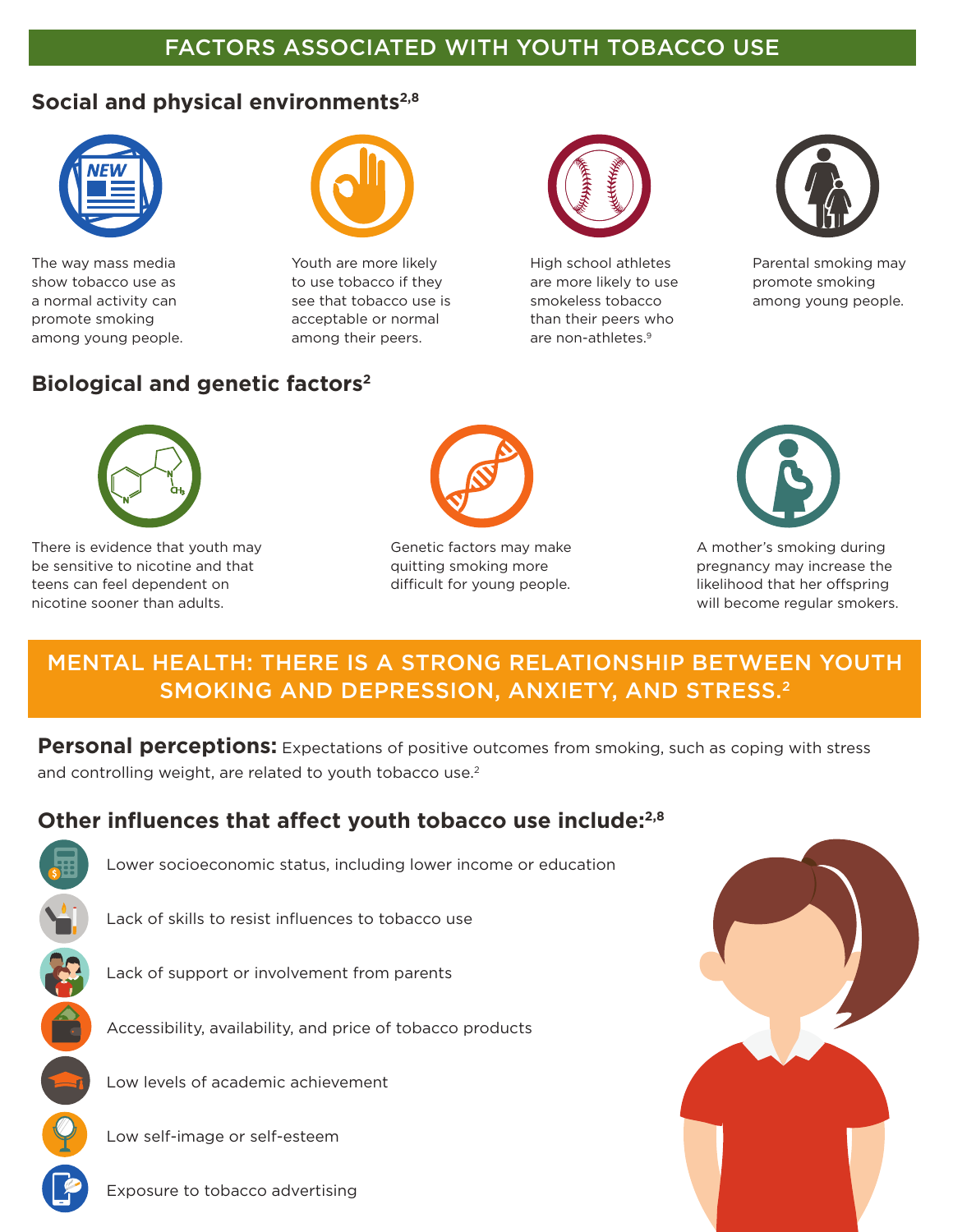## REDUCING YOUTH TOBACCO USE

National, state, and local program activities have been shown to reduce and prevent youth tobacco use when implemented together. They include the following:



Some social and environmental factors have been found to be related to lower smoking levels among youth. Among these are:<sup>2</sup>



**Continued efforts are needed to prevent and reduce the use of all forms of tobacco use among youth.**